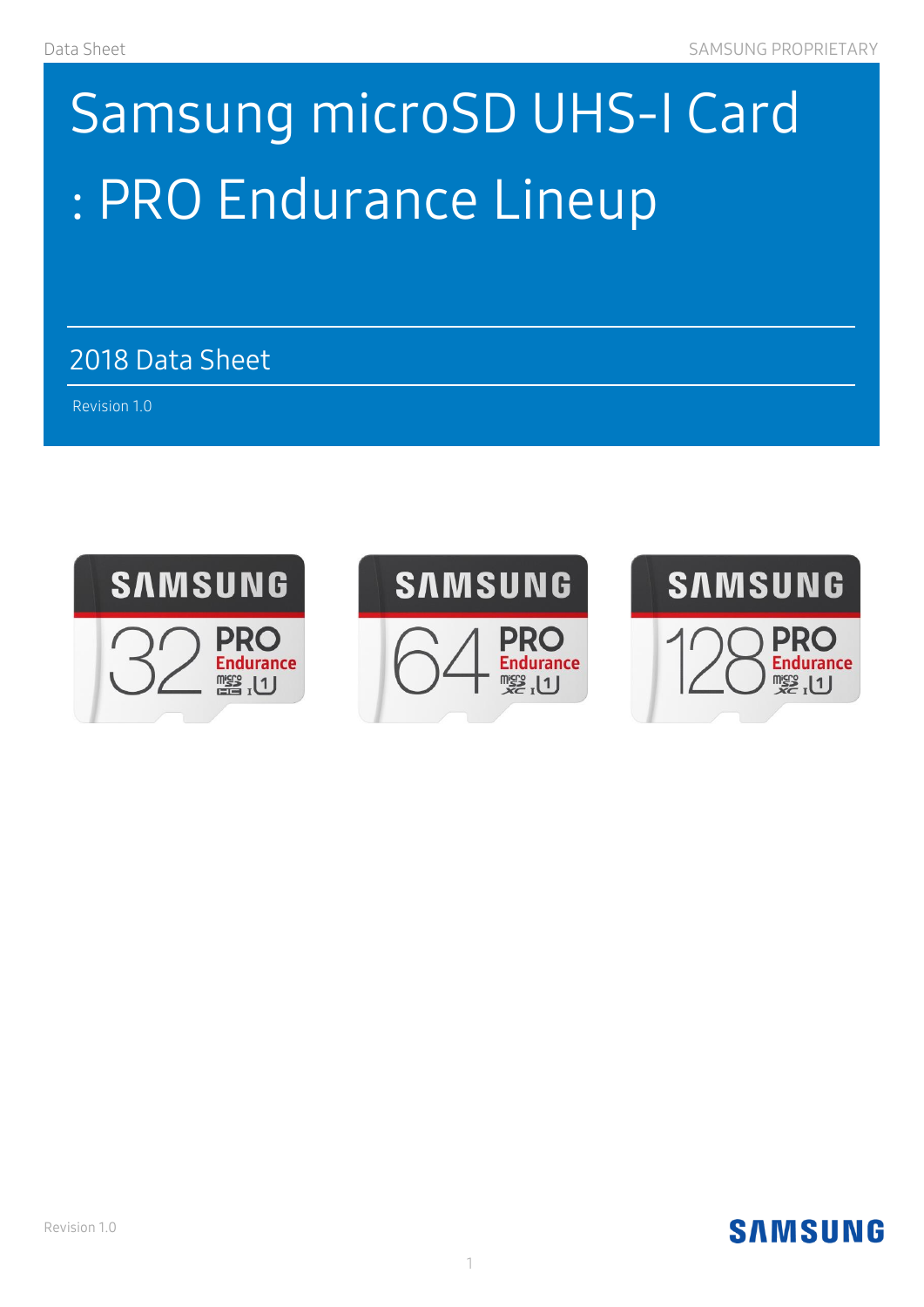## **DISCLAIMER**

SAMSUNG ELECTRONICS RESERVES THE RIGHT TO CHANGE PRODUCTS, INFORMATION AND SPECIFICATIONS WITHOUT NOTICE.

Products and specifications discussed herein are for reference purposes only. All information discussed herein may change without notice and is provided on an "AS IS" basis, without warranties of any kind. This document and all information discussed herein remain the sole and exclusive property of Samsung Electronics. No license of any patent, copyright, mask work, trademark or any other intellectual property rights is granted by one party to the other party under this document by implication, estoppels or otherwise. Samsung products are not intended for use in life support, critical care, medical, safety equipment, or similar applications where product failure could result in loss of life or personal or physical harm, or any military or defense application, or any governmental procurement to which special terms or provisions may apply. For updates or additional information about Samsung products, contact your nearest Samsung Electronics' authorized representative.

#### **COPYRIGHT © 2018**

This material is copyrighted by Samsung Electronics. Any unauthorized reproductions, use or disclosure of this material, or any part thereof, is strictly prohibited and is a violation under copyright law. The SD, SDHC and SDXC mark and logo are trademarks of SD-3C LLC. All other marks are property of their respective owners.

#### **TRADEMARKS & SERVICE MARKS**

The Samsung Logo is the trademark of Samsung Electronics. Adobe is a trademark and Adobe Acrobat is a registered trademark of Adobe Systems Incorporated. All other company and product names may be trademarks of the respective companies with which they are associated.

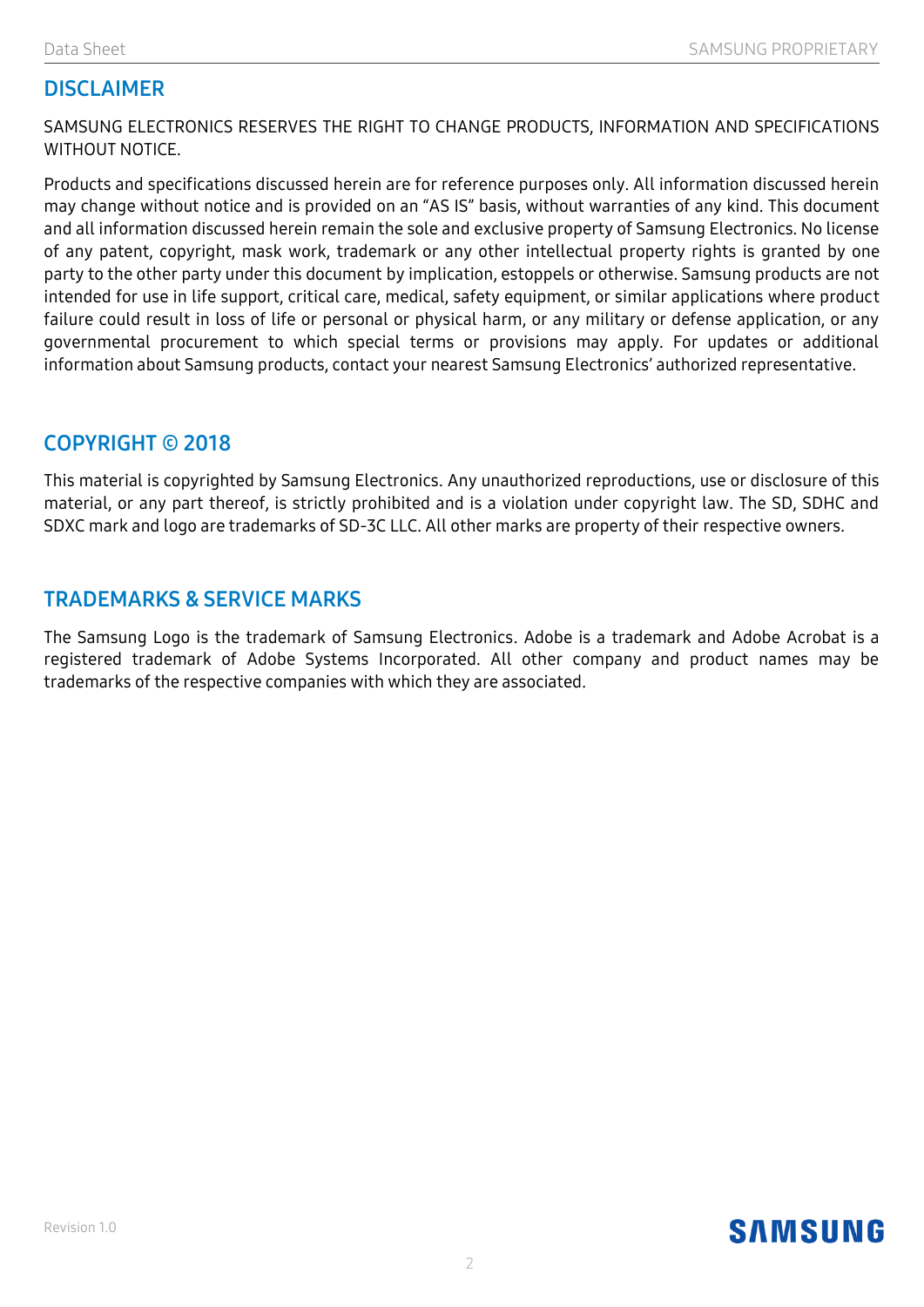# **1. INTRODUCTION**

Samsung PRO Endurance cards offer industry-leading endurance and up to 43,800 hours of continuous video recording. Designed for consumers and B2B channel customers who use intensive monitoring applications such as surveillance & security cameras, body cameras and dash cams, the fast and stable PRO Endurance makes continuous video monitoring easy and quick. It is one and only high endurance card in the market that provides FHD recording and also 4K video support via superior read/write speeds of up to 100/30 MB/s.

## **2. PRODUCT FEATURES**

| <b>Samsung PRO Endurance</b> |                                |                                                  |                                    |                                     |  |  |
|------------------------------|--------------------------------|--------------------------------------------------|------------------------------------|-------------------------------------|--|--|
| Hardware<br>Information      | Form Factor                    | microSDHC™, microSDXC™                           |                                    |                                     |  |  |
|                              | <b>User Capacity</b>           | 32GB                                             | 64GB                               | 128GB                               |  |  |
|                              |                                | 31,998,345,216 Bytes <sup>1)</sup>               | 63,988,301,824 Bytes <sup>1)</sup> | 128,010,158,080 Bytes <sup>1)</sup> |  |  |
|                              | <b>Bus Speed Mode</b>          | UHS-I SDR104 <sup>2)</sup>                       |                                    |                                     |  |  |
|                              | <b>Dimensions</b>              | $15 \times 11 \times 1$ (mm) (L x W x H)         |                                    |                                     |  |  |
|                              | Weights                        | Approx. 0.5g                                     |                                    |                                     |  |  |
| Performance                  | <b>Speed Class</b>             | Class 10                                         |                                    |                                     |  |  |
|                              | Speed Grade                    | Grade 1 (U1)                                     |                                    |                                     |  |  |
|                              | Sequential Read <sup>3)</sup>  | Up to 100 MB/s                                   |                                    |                                     |  |  |
|                              | Sequential Write <sup>3)</sup> | Up to 30 MB/s                                    |                                    |                                     |  |  |
| Reliability                  | Endurance                      | 17,520 Hours <sup>4)</sup>                       | 26,280 Hours <sup>4)</sup>         | 43,800 Hours <sup>4)</sup>          |  |  |
|                              | Temperature                    | Operating : -25°C to 85°C                        |                                    |                                     |  |  |
|                              |                                | Non-Operating : -40°C to 85°C                    |                                    |                                     |  |  |
|                              | Humidity                       | 40°C, 93%, 500hr (storage)                       |                                    |                                     |  |  |
|                              | Durability                     | 10,000 mating cycles                             |                                    |                                     |  |  |
|                              | 4-Proof Features <sup>5)</sup> | Waterproof (IEC 60529, IPX7), Temperature-proof, |                                    |                                     |  |  |
|                              |                                | X-ray-proof, Magnetic-proof                      |                                    |                                     |  |  |
| <b>EMC Certifications</b>    |                                | FCC, CE, VCCI, NATA                              |                                    |                                     |  |  |
| Warranty                     |                                | 2 year limited <sup>(6)</sup>                    | 3 year limited <sup>(6)</sup>      | 5 year limited <sup>(6)</sup>       |  |  |

1) 1GB=1,000,000,000 bytes. Actual usable storage capacity may vary. User capacity measured with SD Formatter 3.1 tool with FAT file system.

2) SDR104: 1.8V Signaling, Frequency up to 208 MHz, up to 104MB/sec, Max. Current Consumption 800mA (varies by test conditions)

3) Performance results are based on internal testing conditions. Actual sequential read/write speeds may vary by host device.

4) Based on Full HD (1920x1080) video content recorded at 26 Mbps Video support.

5) Operating temperatures of -25°C to 85°C (-13°F to 185°F), non-operating temperatures of -40°C to 85°C (-40°F to 185°F). Withstands standard airport x-ray machines (Up to 50 Roentgen) and the magnetic field equivalent of a high-field MRI scanner (Up to 15,000 gauss).

6) For more detailed warranty information, please visi[t www.samsung.com/support](http://www.samsung.com/support) .